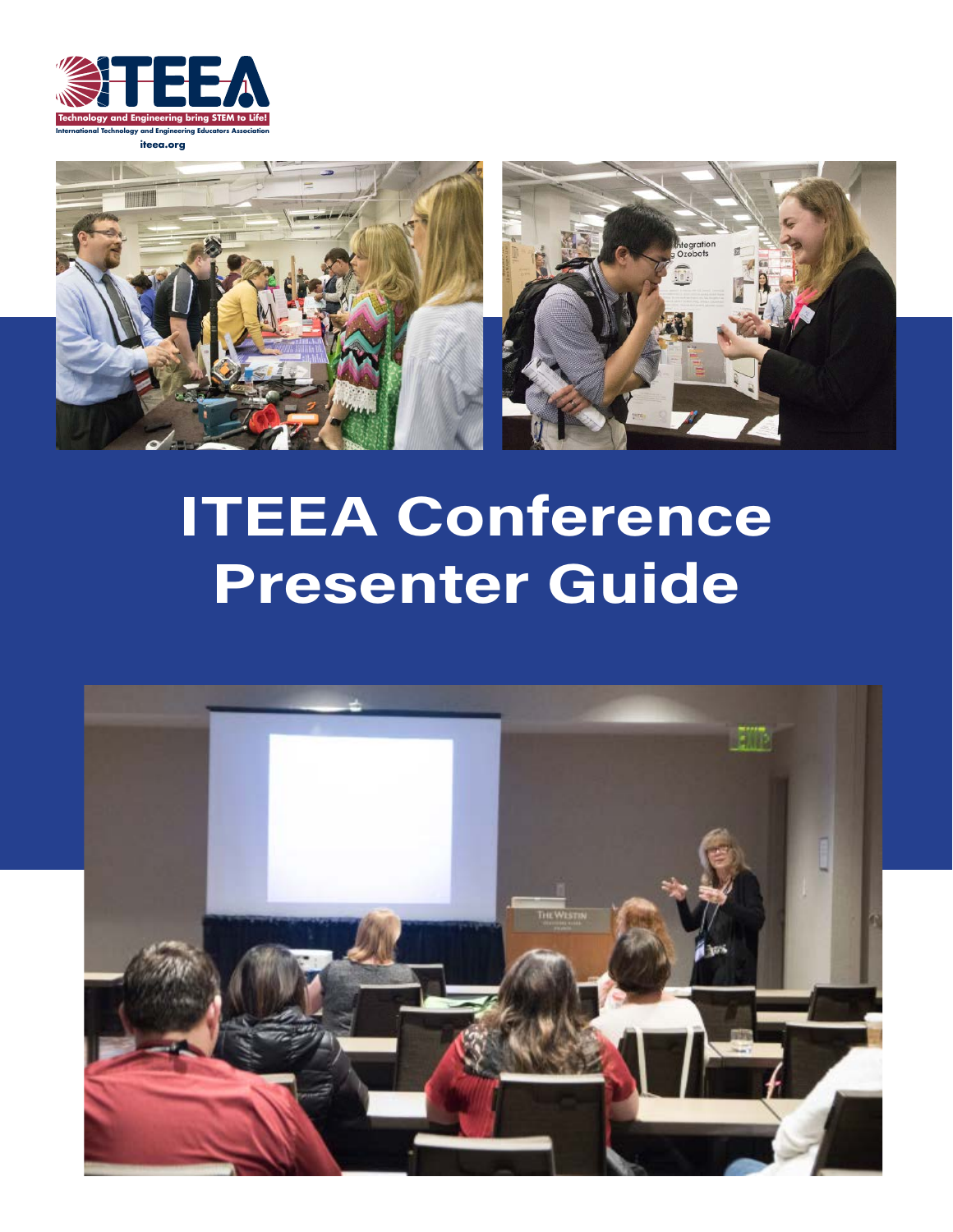# Selecting a Topic

What makes a good topic for presentation? Put yourself in the position of the session attendee—what would you find useful and informative? Every educator has successes and failures and both can be instructive. *Hint: choose a short and engaging title. Often this is how attendees choose sessions.*

If possible, tie your topic to the conference theme, which in 2019 is: Technology and Engineering Bring STEM to Life. The 2019 conference theme focuses on how technology and engineering bring STEM to life for all children PreK-12 and beyond. Students who study technology and engineering through an integrative STEM education approach learn about the technological world that inventors, engineers, and other innovators have created. This conference promotes sharing best practices how technology and engineering bring STEM to life.



Sessions must relate to one or more conference strands, which are:

#### *Strand 1: Demonstrating best practice through classroom instruction PreK-12 and beyond.*

Sessions in this strand should showcase how PreK-12 STEM education instructors develop curricula, lessons, activities, and other experiences that show how technology and engineering bring STEM to life.

## *Strand 2: Identifying and discussing research that supports best practice in technology and engineering education.*

Sessions in this strand should discuss how research and scholarship can be used to identify and inform best practices in technology and engineering education and its role in bringing STEM to life.

## *Strand 3: Showcasing partnerships that support and strengthen technology and engineering education through Integrative STEM Education approaches*

The broader STEM community includes those at the local, state, national, and international levels who are interested in promoting STEM in both formal (e.g., student competitions) and informal settings (e.g.,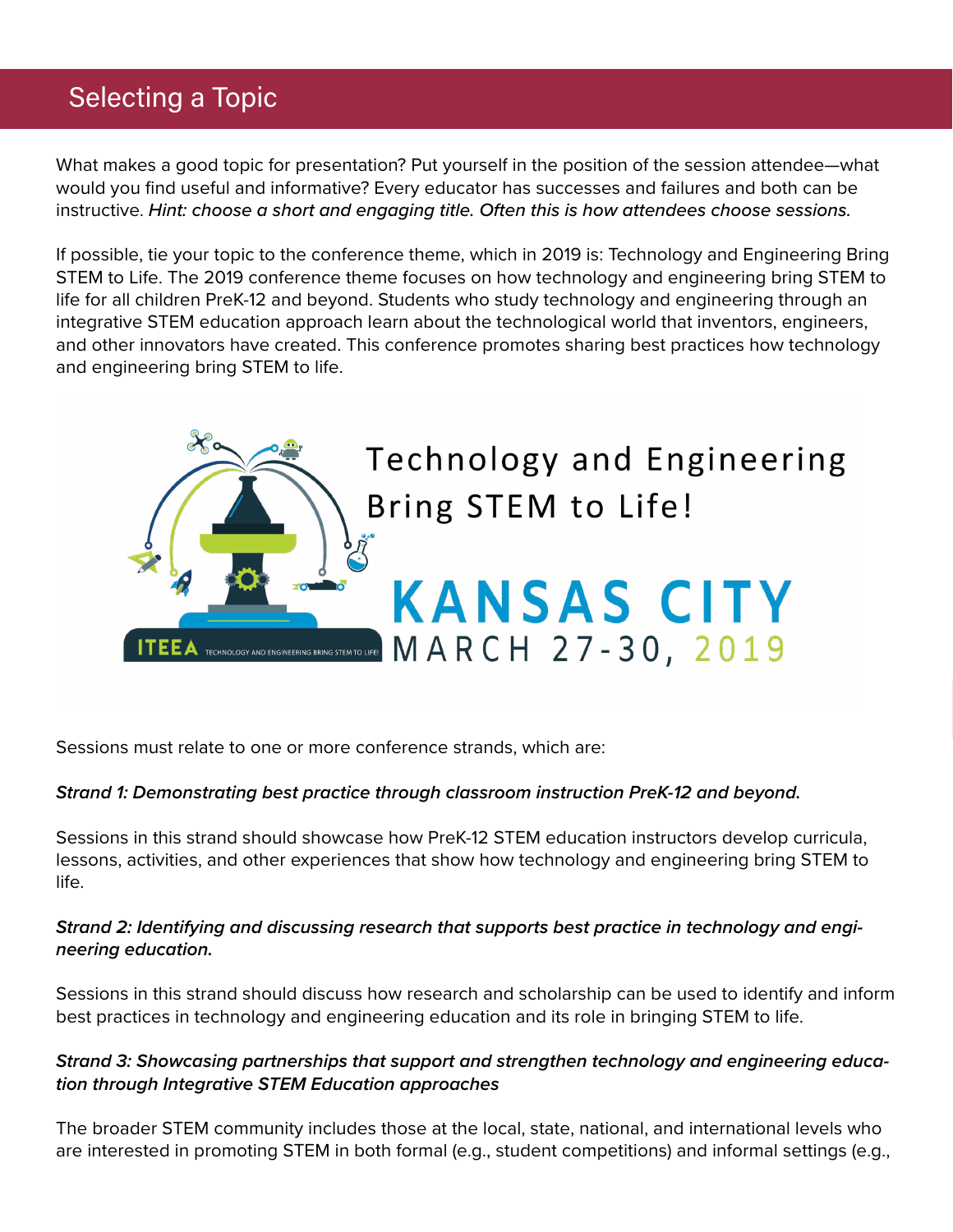afterschool STEM programs) and developing STEM education curricula, activities, and other experiences. Today there are many promoting STEM education, including nonprofit organizations, government organizations, and business and industry. Sessions in this strand should provide examples of how those involved in STEM Education connect and partner with the STEM community and how they help bring STEM to life using technology and engineering.

## *Strand 4: Preparing preservice and inservice technology and engineering teachers to deliver effective I-STEM Education*

Those involved in technology and engineering teacher education programs often work with other STEM professionals and organizations to strengthen how STEM education is developed and delivered.

Sessions in this strand should provide examples, strategies, research, and best practices that demonstrate successful collaborations with colleagues and other organizations (e.g., at the state level) in the promotion and advancement of STEM Education.

It may also be helpful to view previous session materials. Click here to v[iew 2018 Presentation files](https://www.iteea.org/Activities/Conference/ITEEA_Conference_2018/Conference_Presentations_2018.aspx#tabs) from ITEEA's Atlanta Conference

Keep in mind that some topics may not be suitable for oral presentation and would perhaps work better as an article. If so, you are urged to review the submission guidelines for ITEEA publications including *Technology and Engineering Teacher*, *The Elementary STEM Journal*, and the *Journal of Technology Education* located on [ITEEA's Professional](https://www.iteea.org/Publications/Journals.aspx)  [Journal webpage](https://www.iteea.org/Publications/Journals.aspx).



# The Application Process

To apply to present a special interest sessioin or a STEM Showcase, go to ITEEA's 2019 Application to [Present](https://www.iteea.org/132514.aspx).

The deadline to apply for a Special Interest Session in Kansas City is June 30, 2018. The deadline to apply for an ITEEA STEM Showcase in Kansas City is October 15, 2018.

## *How Are Special Interest Sessions Selected?*

After the June 30 deadline, each application is exported and all identifying information is removed. ITEEA's Program Committee, comprised of more than a dozen committee members from every membership demographic, carefully review each "blind" application, and assign a score. Scores for each application are averaged, resulting in an overall session score. Based on available presentation space, as many applications as possible are accepted.

The Program may recommend that a presentation be accepted as a full special interest session, as part of a panel presentation, or be placed on a waitlist, pending additional space availability.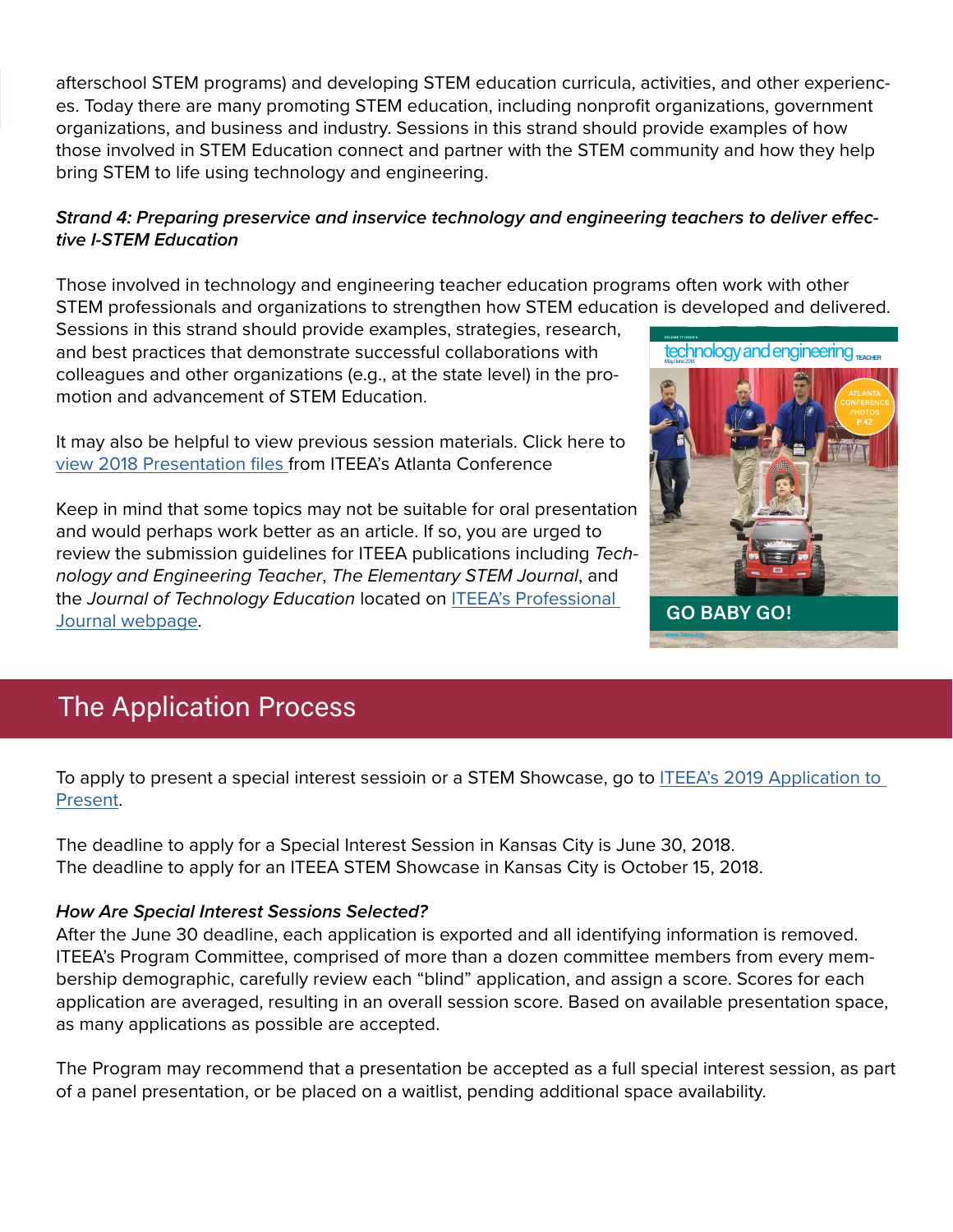## A Bit More "Behind the Scenes Magic"

After the Program Committee locks in its votes, accepted sessions are assigned to day/time and room. Consideration is given to other presenter commitments, as indicated on the Application to Present. There are dozens of accepted sessions, and a great deal of cross-checking is required, so this process does require some time.

All applicants will be notified of being accepted, rejected, and waitlisted by ITEEA Program Chair, Dr. Scott Warner in the early September timeframe. Please set your spam filter to accept emails from [Scott.](mailto:Scott.Warner%40millersville.edu?subject=) [Warner@millersville.edu.](mailto:Scott.Warner%40millersville.edu?subject=) as well as from the iteea.org domain. At times, the difference between an accepted and rejected application comes down to very small percentage. Those applicants not accepted are strongly encouraged to apply again for future conferences and also, if their subject matter is applicable, to apply for the STEM Showcase prior to the October 15, 2018 deadline.

## I'm Accepted! Now What?

The email from Dr. Warner to accepted presenters will include the day/time and location of the special interest session. If you have any conflicts with the assigned slot, you should immediately notify Katie de la Paz at [kdelapaz@iteea.org](mailto:kdelapaz%40iteea.org?subject=). Finally, the email from Dr. Warner will also have an attached presenter agreement. The agreement must be signed and returned by the date specified in the email to retain the slot.

Primary presenters are expected to share all information with any and all copresenters, including ensuring that each copresenter is compliant in terms of membership and conference registration by the December 1 deadline.

If your email changes at any time after your submit your application, please notify Katie de la Paz at [kdelapaz@iteea.org](mailto:kdelapaz%40iteea.org?subject=). Otherwise you will miss critical presenter information.

After your initial communication from Dr. Warner, most subsequent information will be overseen by ITEEA Communications Director, Katie de la Paz. Any presentation-related questions can be address to [kdelapaz@iteea.org](mailto:kdelapaz%40iteea.org?subject=).

## The All-Important December 1 Deadline

Now, other than crafting your presentation, you will need to note the very important December 1, 2018 deadline for all accepted presenters.

Per the online applications for both Special Interest Sessions and the STEM Showcase:

• All presenters and copresenters must be ITEEA Members through the end of the conference (March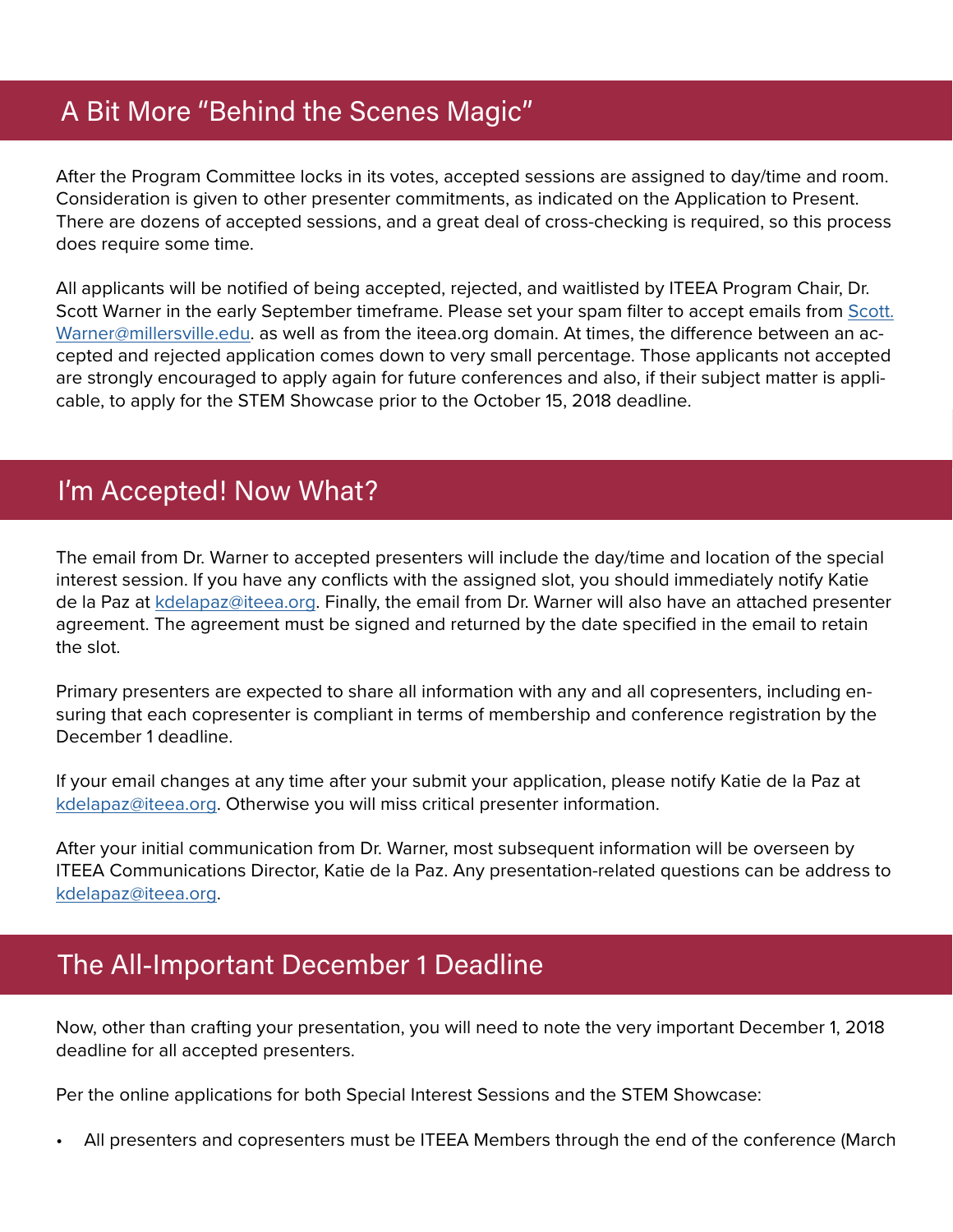30, 2019). Failure to meet this requirement by December 1, 2018 will result in the cancellation of your session.

• All presenters and copresenters must be fully preregistered for the conference by December 1, 2018. Failure to meet this requirement will result in the cancellation of your session.

It is important to apply as soon as possible with your school or school system to attend the ITEEA conference. Do not wait until the December 1st deadline, as you risk losing an accepted slot.

Please also note that ITEEA members enjoy a registration discount—and that it is more expensive to register as a nonmember than it is to register AND be a member combined. Additionally, a hefty discount is extended to those who preregister before the cutoff in February of 2019. Otherwise, ITEEA does not provide honorariums or cover any other expenses for special interest session or STEM Showcase presenters.

# What About the STEM Showcase?

#### *How are STEM Showcase Applications Selected?*

After the October 15, 2018 deadline, each Showcase application is exported and ITEEA Headquarters staff members review topics for applicability and relevance. Special consideration is given to pragmatic, hands-on demonstrations or other information that is easily conveyed in the STEM Showcase setting.





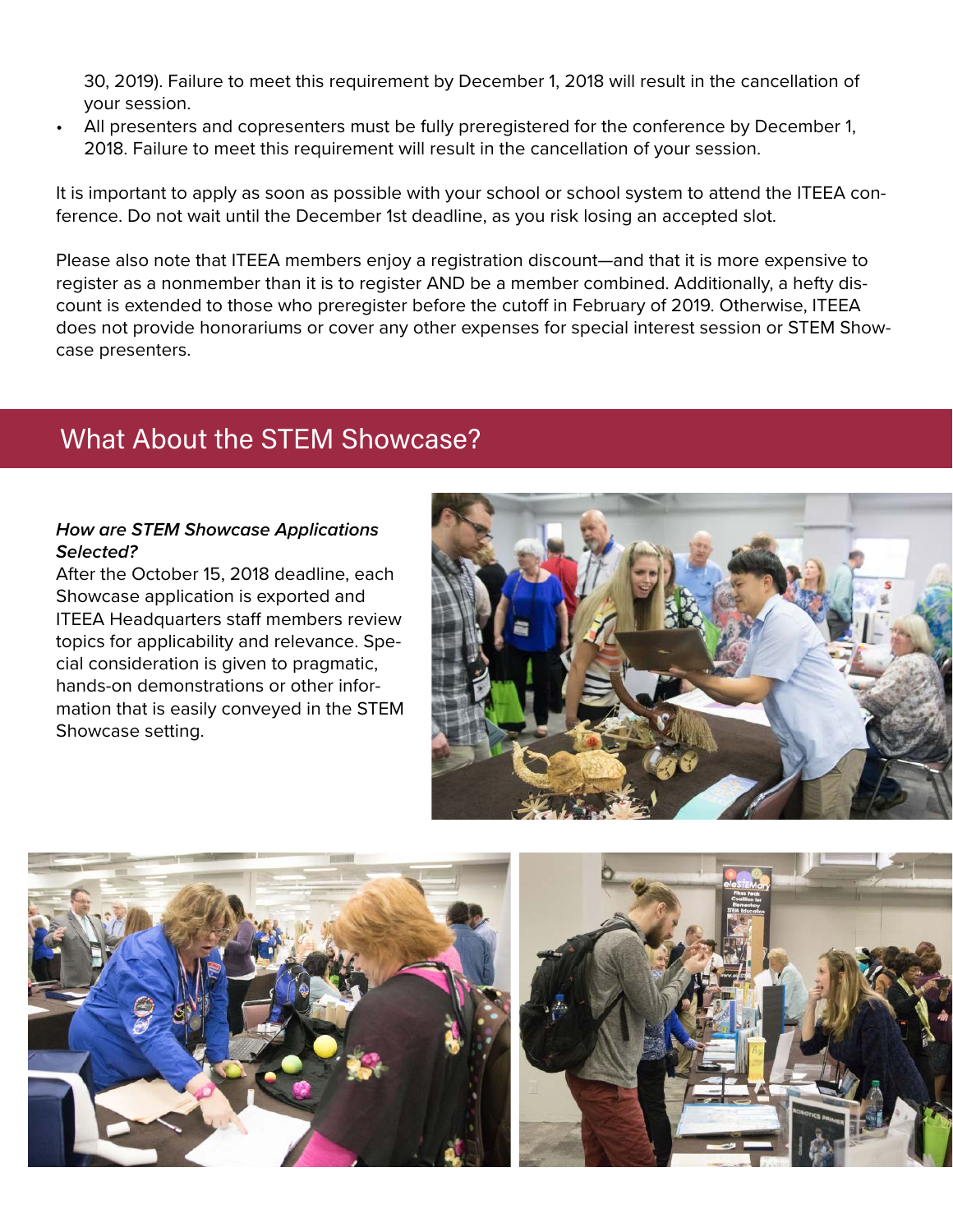## *Preparing for a Special Interest Session Presentation*

There is no right or wrong way to present your Special Interest Session, but there's no denying that the most typical vehicle is via PowerPoint. There are loads of websites offering tips on how to create an effective and visually appealing presentation, including [here,](http://www.garrreynolds.com/preso-tips/design/) [here](https://www.lifehack.org/articles/featured/10-tips-for-more-effective-powerpoint-presentations.html), and [here](https://support.office.com/en-us/article/Tips-for-creating-and-delivering-an-effective-presentation-f43156b0-20d2-4c51-8345-0c337cefb88b), but the consensus does seem to be:

- READING your presentation does not tend to engage attendees. Be yourself. Tell your story.
- Limit the text on each slide—just use bullet points as reference points.
- DO NOT use images without permission—or ensure that they are royalty-free. A few good sources of quality and royalty-free images are [Unsplash,](https://unsplash.com/) [Stocksnap](https://stocksnap.io/), and [Flickr.](https://www.flickr.com/?utm_campaign=flickr-launch&utm_source=SmugMug&utm_medium=referral&utm_content=ms-footer-txt) Resist the urge to think that no one will see your unvetted images as your presentation will reside on the ITEEA website after the conference and be identifiable by automated software.
- Handouts are helpful but should be relevant to the topic. (See more on handouts in the section on the Conference Mobile App.)

#### *Preparing for a STEM Showcase Presentation*

There are no rules! Okay, maybe there are a few. Your presentation will take place on a six-foot table, which will be surrounded by about 90 other six-foot-tables. Don't do anything that will bring the Fire Marshall or Convention Center staff running, and please be respectful to the other Showcase presenters and attendees. Otherwise, share the amazing things you are doing in your classrooms with other eager educators. Some Showcasers use posters, others use laptops, and still others bring manipulable objects. There is no right or wrong answer. Present what your are passionate about in the way that seems most natural to you. Be prepared to follow up with interested parties with business cards or direct them to the mobile app, from which they can download your presupplied handout files.

## The Conference Mobile App is Your Friend!

ITEEA's Conference Mobile is more than just a tool for conference attendees, it also offers conference presenters a vehicle through which to market yourself as a presenter, along with your presentation topic(s).

Accepted Special Interest Session and STEM Showcase presenters will receive an invitation to update a presenter profile. What this means is that, as a presenter, very basic information about you will be viewable within the mobile app—typically your name, email, and possible your affiliation. In addition to tihis basic information, you can add additional information, including a photo, links to your classroom website, photos of your classroonm, and much more.

In addition to your opportunity to put your best foot forward as a presenter on the mobile app, you are strongly encouraged to proivde your